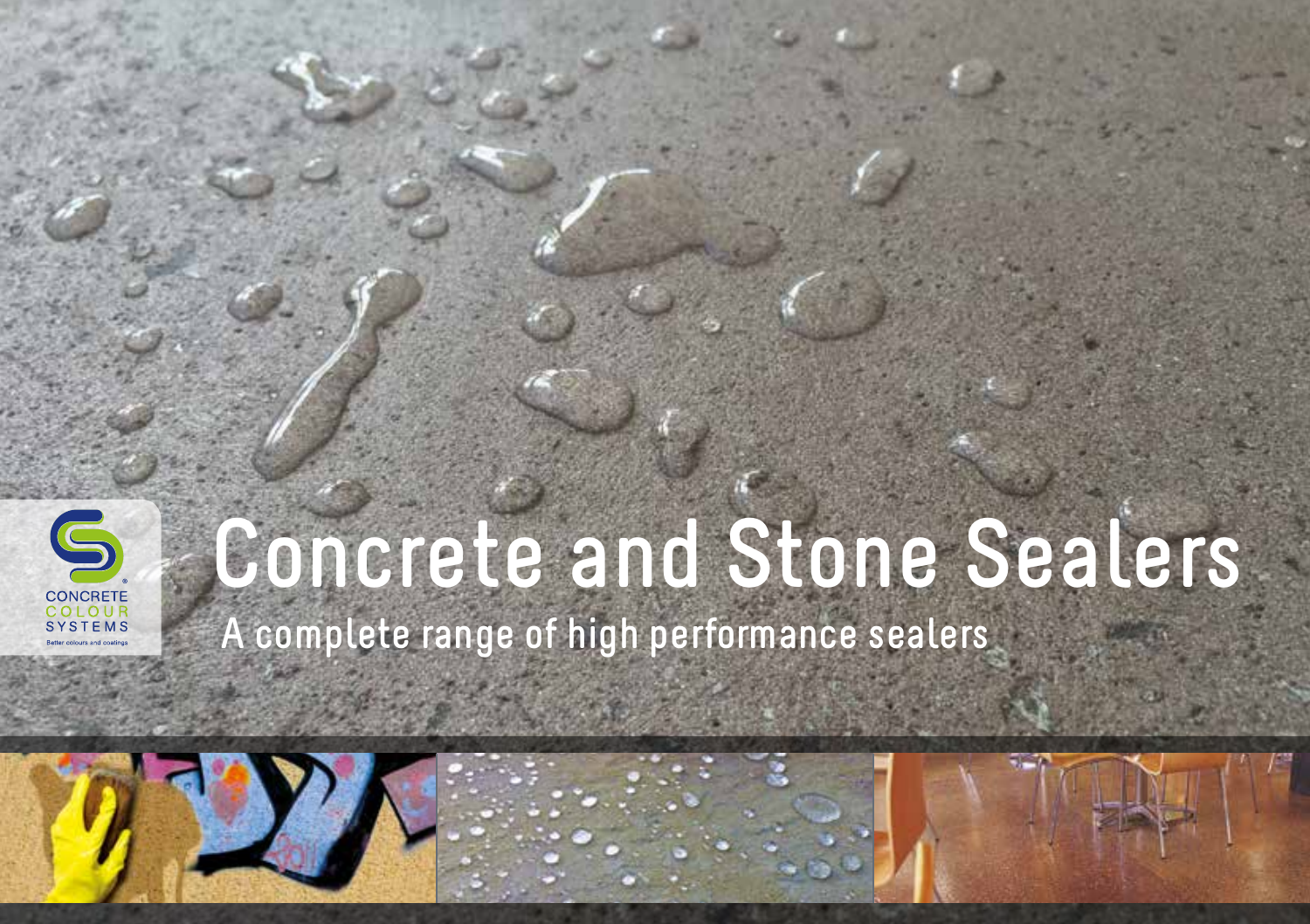## **Protect and enhance your project with a CCS sealer**

#### **Why Seal?**

- > Enhance the appearance of your project and ensure it looks fresh and attractive year round.
- > Protect surfaces from harsh weather conditions.
- > Assist in the prevention of dirt, grime, salt, oils, graffiti and other contaminants from penetrating and damaging surfaces.
- > Create a durable surface that is easy to maintain and keep clean.
- > Can assist in the prevention of build up of lime deposits and inhibit growth of mould and algae.

### **Why CCS Sealers?**

CCS sealers are formulated with high quality resins designed to withstand the harshest of weather conditions and comply with ISO 9001. We also offer a selection of low VOC, environmentally friendly sealers.

CCS has a proven track record for durability and reliability that has been demonstrated over the past 20 years. Our reputation for quality and consistency is second to none and we offer comprehensive support and advice at every step of your concrete project.

#### **Considerations**

Choosing a sealer often involves prioritising various considerations. Refer to the table and appearance comparison chart on pages 6 and 7 to assist in your decision.

**Aesthetics** | **Odour** | **UV Stability** (interior or exterior) **Slip resistance** | **Cost** | **Function** (application/use) **Construction Time | Maintenance** (durability and recoating)

#### **Penetrating Sealers**

Penetrating sealers retain a natural looking finish whilst protecting surfaces from water and staining. These sealers penetrate deep into the surface and offer long lasting defence against the ingress of water borne pollutants and salts. They are also ideal for porous natural stone, concrete pavers and have minimal impact on the colour of decorative and full depth coloured concrete.

*The penetrating sealers 'sink' into and cover the inside of the pores of the concrete.* 



DIAGRAM DEPICTING CLOSE UP OF CONCRETE SURFACE USING A PENETRATING SEALER

#### **Surface Coating Sealers**

Surface coating or film forming sealers coat the entire surface and sometimes affect the colour. These sealers sit on the surface and can be re-applied as required. They offer excellent protection, are highly durable and easy to clean. The base surface colour is enhanced and various levels of sheen are available.

A film forming sealer covers the whole surface area.



DIAGRAM DEPICTING CLOSE UP OF CONCRETE SURFACE USING A FILM FORMING SEALER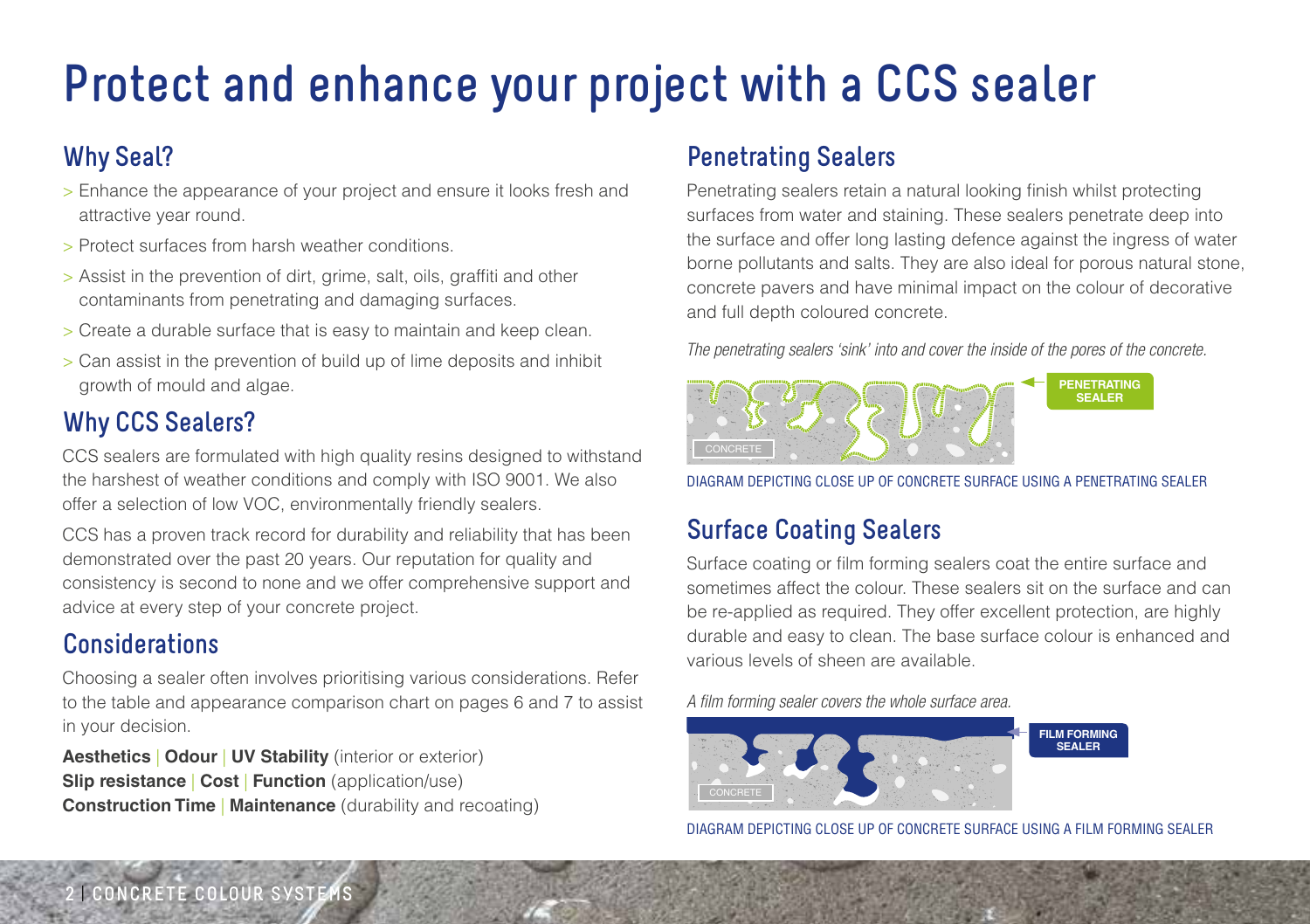### **Choosing the right sealer – sealer overview**

#### **Penetrating Sealers**

Unlike CCS film forming sealers which coat the top of the surface, penetrating sealers soak deep into the surface to provide protection against the ingress of water borne pollutants and salts. CCS Streetscape, CCS Stain Block and CCS Stainblock Enricher also include fluro-polymers that provide resistance to oil penetration and subsequent staining. For that reason CCS Streetscape and CCS Stain Block are widely used in public precincts and alfresco dining areas.

Stainblock Enricher enhances the appearance of the substrate by providing a slightly richer tone. All other CCS penetrating sealers preserve the natural appearance of concrete, porous natural stone and clay pavers.

#### **CCS Stain Block for Optimum Penetration**



The formulation of this premium sealer is specifically designed for dense surfaces as well as alfresco dining. It is also ideal for natural stone such as travertine, granite and sandstone.

#### **CCS Stainblock Enricher**



Provides the best of both worlds. It offers excellent resistance to oil and water, enhances substrate colour and retains the slip resistance of the original surface texture.



#### int ex **CCS Streetscape and the street of the Street Street Street Street Street Street Street Street Street Street Street Street Street Street Street Street Street Street Street Street Street Street Street Street Street**

CCS Streetscape is a low VOC, economical version of CCS Stain Block without colour enhancing properties. CCS Streetscape contains fluro-polymers that resist oil penetration and subsequent staining and is ideal for public precincts and alfresco dining areas.

#### **CCS Natural Seal Supreme H/V**



This product is designed for both vertical and horizontal surfaces and protects reinforced concrete from salts and chlorides.



CCS Penetrating sealers retain a natural look while offering protection. CCS Penetrating sealers repel water while allowing the surface to breathe.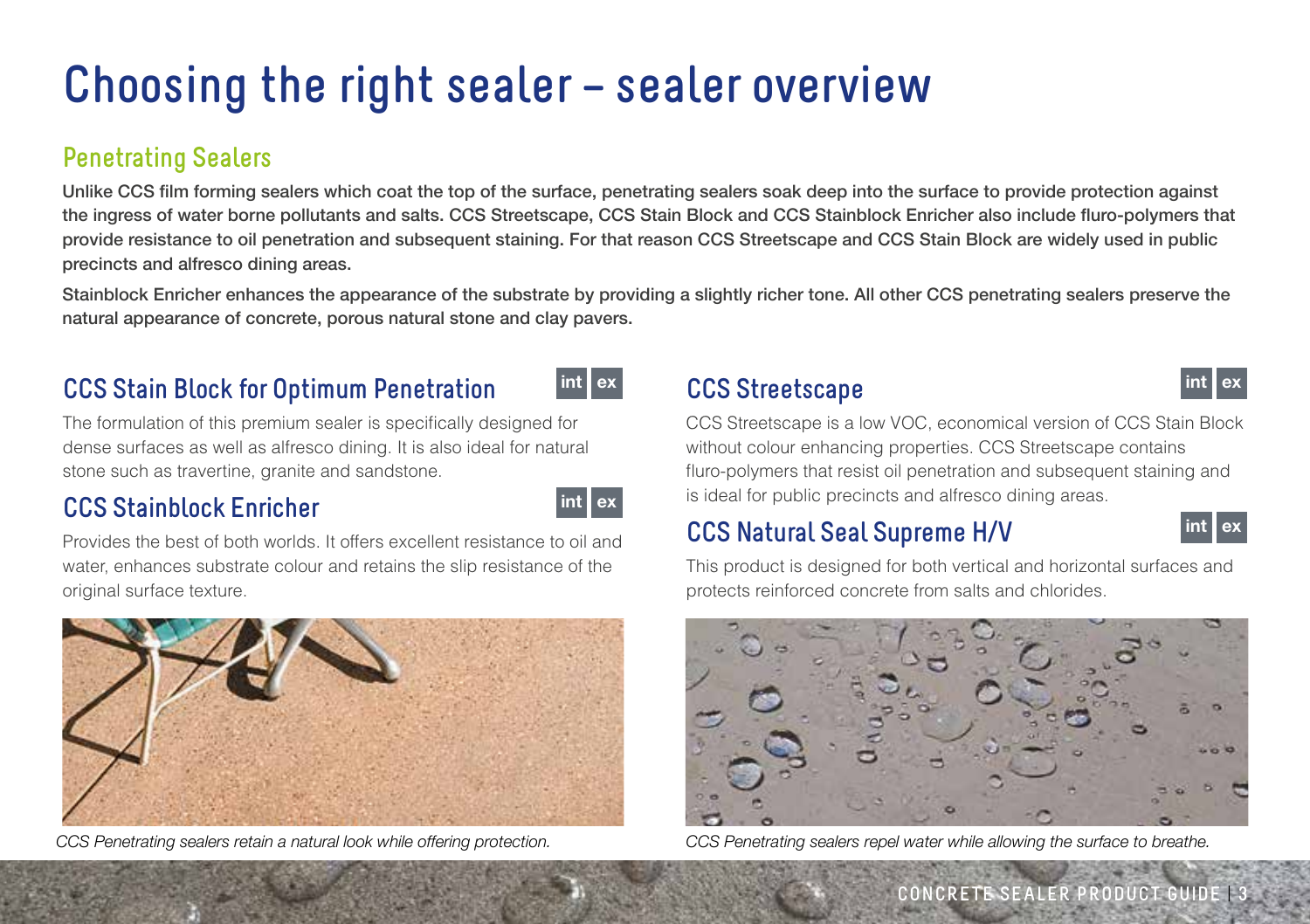#### **Urethane Sealers**

CCS urethane sealers offer tough, non yellowing, long lasting protection for both interior and exterior use. CCS Decrathane Gloss and CCS Decrathane Satin sealers are water based, low VOC and odour urethane sealers. CCS Armourthane and CCS Armourgard SP are solvent based sealers which provide a smooth hardwearing surface. All urethane sealers are supplied in an easy to use two-pack kit apart from CCS Armourgard SP which is a single pack product.

#### **CCS Armourthane**



int ext

A very tough, high solids solvent based polyurethane. It provides excellent wear and chemical resistance for a variety of applications. The addition of a CCS flatting agent can be used to reduce the sheen of the finish.

#### **CCS Decrathane Gloss + CCS Decrathane Satin** int ext

A water based, two component version of CCS Armourthane, with a more subtle surface colour enhancement. This low VOC sealer provides protection from solvents, chemicals, oils and acids. Choose from a gloss or satin finish.

#### **CCS Armourgard SP**

A single component, solvent based sealer that provides a hardwearing and smooth protective surface. Its durable, flexible finish offers excellent chemical and stain resistance.

#### **Epoxy Sealers**

CCS epoxy sealers come in two-pack kits and are formulated specifically for interior use. Their low odour and VOC rating make them particularly suited for confined spaces. Extremely durable and cost effective, they provide excellent protection from chemicals, stains and wear and tear. Choose between a gloss and semi-gloss finish.

#### **CCS Ultra Epoxy HB APAS approved product**

A two component 100% solids, solvent free epoxy coating system designed for internal concrete floors. It can be built up to an unlimited thickness and provides excellent water, chemical and oil resistance. This gloss sealer comes in a range of standard colours, with custom colours available on request.

int

int

int

#### **CCS Ultra Epoxy WB APAS approved product**

A high performance, two component, water based, semi gloss epoxy coating system available in light grey and other colours on request. CCS Ultra Epoxy WB is designed for internal floor applications where chemical resistance is required.

#### **CCS Ultra Epoxy WB Primer/Sealer**

A high performance, two component, clear, water based epoxy coating system that may be tinted using CCS Universal Tints. CCS Ultra Epoxy WB Primer/Sealer is suited for both priming and sealing concrete and is also an effective dust proofer and provides excellent stain resistance to oils and other contaminants. Due to its ability to provide a moisture barrier it is ideal for application prior to the addition of subsequent coatings.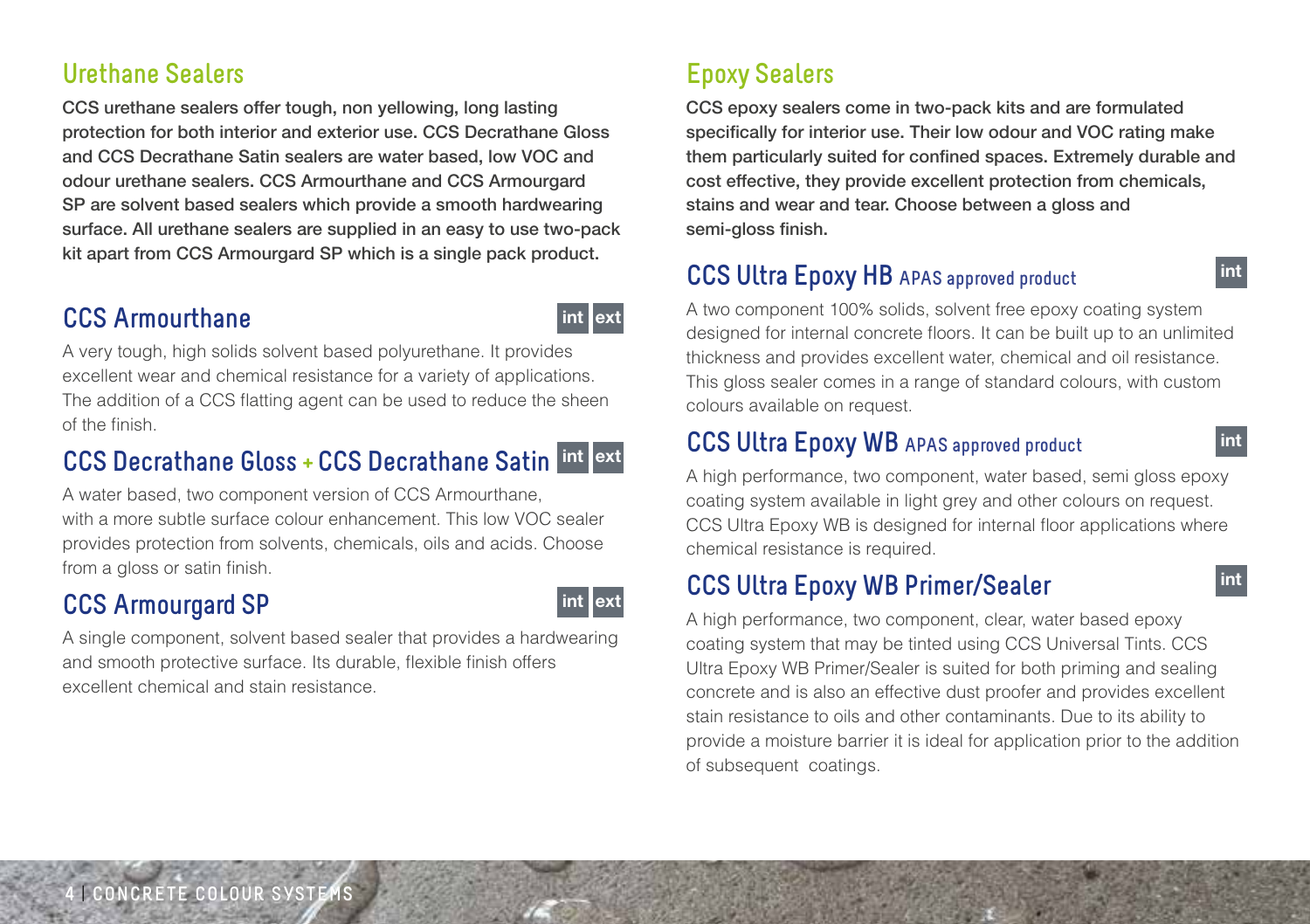#### **Acrylic Sealers CCS Hardseal Advanced**

Ideal for coating and recoating plain, decorative and resurfaced concrete. CCS Hardseal Advanced contains a tough resin that provides excellent resistance to tyre marking and dirt.

#### **CCS Hi-Build Enduro + CCS Hi-Build Enduro Matt** ext

An all purpose, hardwearing, economical sealer. Suitable for both residential and light commercial projects where a low cost, relatively simple surface protection is required. Choose between a matt or longer lasting gloss finish.

#### **CCS Alfresco Seal WB**

Designed to protect and enhance both internal and external surfaces, an application of two coats of CCS Alfresco Seal WB will provide a rich finish which is rarely found in a water based sealer. It may also be applied over the top of solvent based acrylic sealers provided the original base sealer is in good condition.

#### **CCS Petrol Resistant Sealer**

A tough resin that does not soften when exposed to intermittent petrol spillage making it ideal for service stations, workshops and factory floors. Available in clear, grey and black, CCS Petrol Resistant Sealer is a minimum two coat system that provides excellent protection against staining and marking due to grease, oil and dirt.

#### **Anti Graffiti**

Graffiti applied to CCS sealed surfaces should be removed using CCS Graffiti Remover to ensure it retains its original appearance.

#### **CCS Anti Graffiti Sealer**

This sealer offers long term protection to all concrete and masonry surfaces by providing a protective coating over the substrate. Graffiti can then be removed easily without damaging the original surface.

#### **CCS Concrete Graffiti Guard**



ext

CCS Concrete Graffiti Guard provides excellent resistance to the staining of graffiti on walling or façades. Water based, low odour and purpose designed for decorative concrete, it provides a relatively natural looking coating which has a minimal impact on the raw aesthetic of concrete.

#### **Polyaspartic Sealer**

int

ext

ext

ext

#### **CCS Rapid Floor Polyaspartic Sealer**



#### A coating where rapid return of floor to service is required.

This 85% solids, extremely tough, low odour product is purpose designed for coating commercial and industrial floors where return to service time is paramount. Tack free within 45 minutes of application (depending on climatic conditions), this sealer can withstand light pedestrian use within hours. The floor can be returned to full service by the next day.

#### **Surface Hardener**

#### **CCS Densifier**



A penetrating hardener, densifier and dust proofer designed to increase abrasion resistance and reduce surface absorption of liquids. CCS Densifier has a low sheen, natural appearance.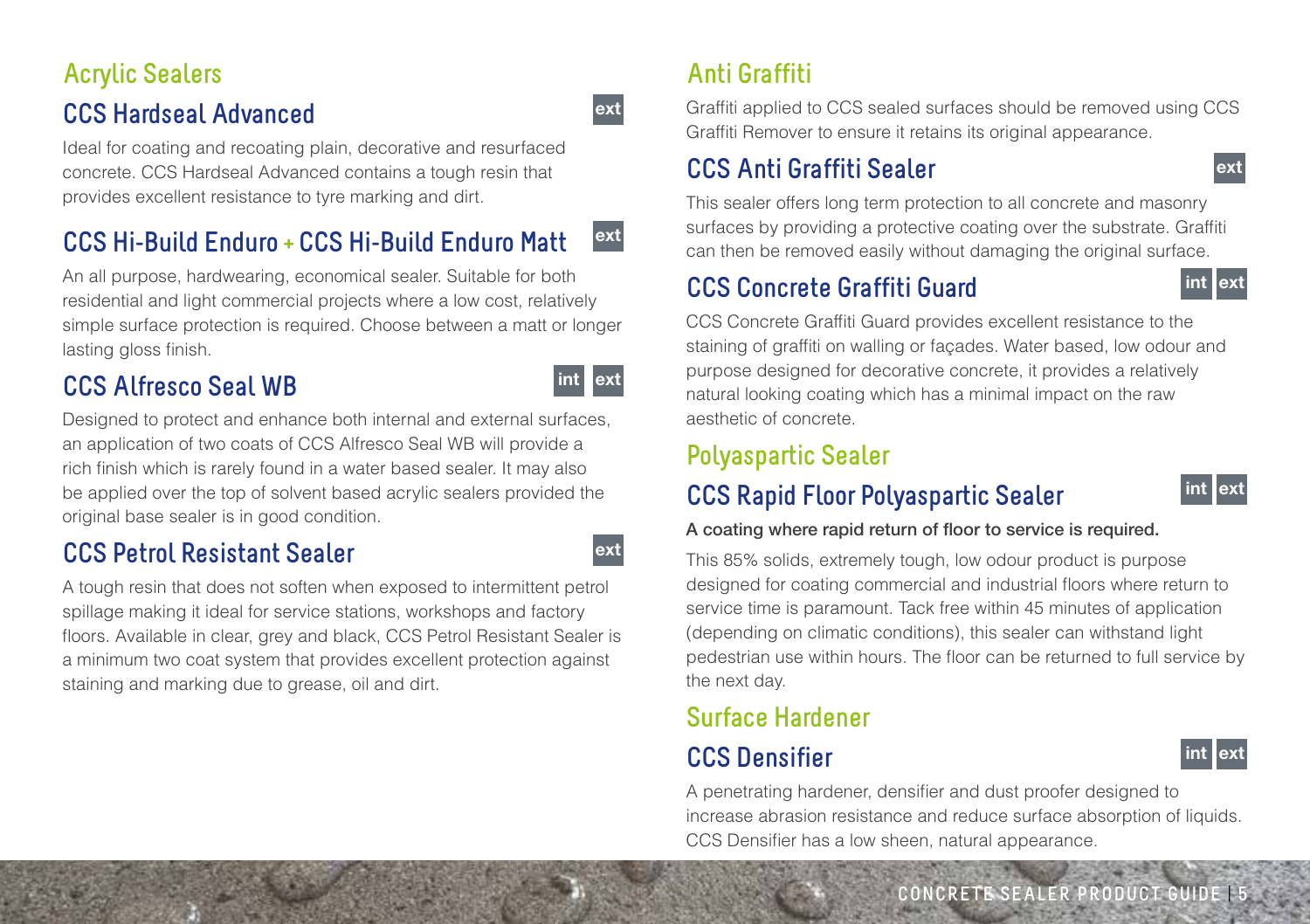### **CCS sealer appearance comparison**



No sealer applied



**6** | **CONCRETE COLOUR SYSTEMS**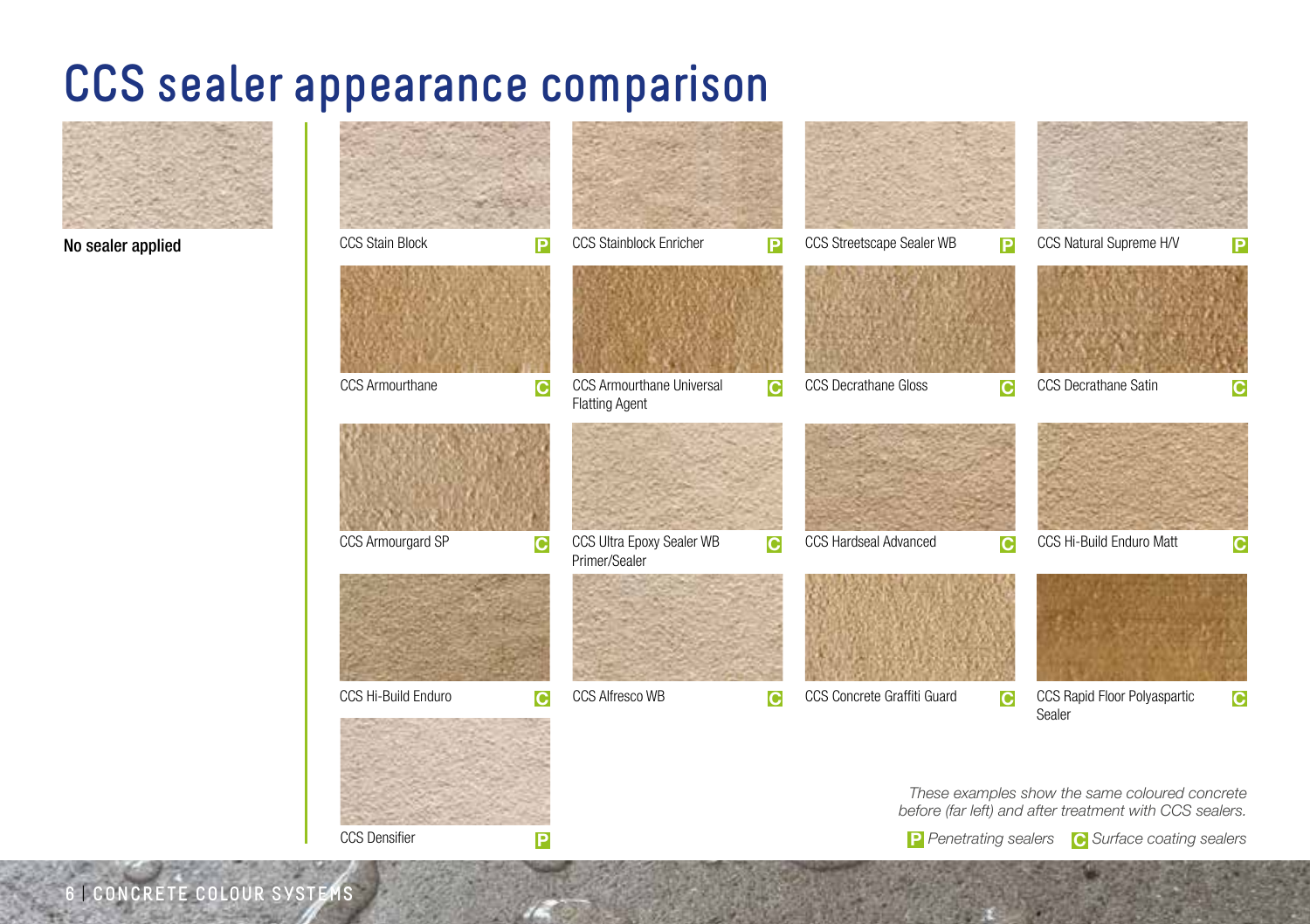### **Which CCS Sealer?** Compare main sealer features

| <b>Sealer</b>                              | Colour                           | <b>Base</b> | Finish       | Internal/<br><b>External</b> | <b>UV Stable</b> | <b>VOC</b> | <b>APAS</b><br>approved | <b>Aroma</b> | <b>Durability</b>       | Price Range                    |  |
|--------------------------------------------|----------------------------------|-------------|--------------|------------------------------|------------------|------------|-------------------------|--------------|-------------------------|--------------------------------|--|
| <b>PENETRATING SEALERS</b>                 |                                  |             |              |                              |                  |            |                         |              |                         |                                |  |
| <b>CCS Stain Block</b>                     |                                  | Solvent     | Natural      | Int / Ext                    | $\checkmark$     |            |                         | Moderate     |                         | $\bullet\bullet\bullet\bullet$ |  |
| <b>CCS Stain Block Enricher</b>            |                                  | Water       | Matt         | Int / Ext                    | $\checkmark$     | Low VOC    |                         | Low          |                         |                                |  |
| <b>CCS Streetscape</b>                     |                                  | Water       | Natural      | Int / Ext                    | $\checkmark$     | Low VOC    |                         | Low          |                         |                                |  |
| CCS Natural Seal Supreme H/V               |                                  | Solvent     | Natural      | Int / Ext                    | $\checkmark$     |            |                         | Moderate     | $\bullet\bullet$        | $\bullet \bullet$              |  |
| <b>URETHANES - SURFACE COATING SEALERS</b> |                                  |             |              |                              |                  |            |                         |              |                         |                                |  |
| <b>CCS Armourthane</b>                     | Made to order                    | Solvent     | Gloss/Satin° | Int / Ext                    | $\checkmark$     |            |                         | Strong       | $\bullet\bullet\bullet$ |                                |  |
| <b>CCS Decrathane Gloss</b>                | Made to order                    | Water       | Gloss        | Int / Ext                    | $\checkmark$     | Low VOC    |                         | Low          | $\bullet\bullet\bullet$ |                                |  |
| <b>CCS Decrathane Satin</b>                | Made to order                    | Water       | Satin        | Int / Ext                    | ✓                | Low VOC    |                         | Low          | $\bullet\bullet\bullet$ | $\bullet\bullet\bullet$        |  |
| <b>CCS Armourgard SP</b>                   | Made to order                    | Solvent     | Gloss/Satin° | Int / Ext                    | $\checkmark$     |            |                         | Strong       |                         |                                |  |
| <b>EPOXIES - SURFACE COATING SEALERS</b>   |                                  |             |              |                              |                  |            |                         |              |                         |                                |  |
| <b>CCS Ultra Epoxy HB</b>                  | Additional colours made to order | Resin       | Gloss        | Int                          | X                | No VOC     | ✓                       | Low          |                         | $\bullet\bullet\bullet$        |  |
| <b>CCS Ultra Epoxy WB</b>                  | Light Grey $+$ made to order     | Water       | Semi Gloss   | Int                          | X                | Low VOC    | ✓                       | Low          | $\bullet\bullet\bullet$ |                                |  |
| CCS Ultra Epoxy WB Primer/Sealer           | Clear                            | Water       | Gloss        | Int                          | X                | Low VOC    |                         | Low          | $\bullet\bullet\bullet$ | $\bullet\bullet$               |  |
| <b>ACRYLICS - SURFACE COATING SEALERS</b>  |                                  |             |              |                              |                  |            |                         |              |                         |                                |  |
| <b>CCS Hardseal Advanced</b>               |                                  | Solvent     | Gloss        | Ext                          | $\checkmark$     |            |                         | Strong       | $\bullet\bullet$        | $\bullet$                      |  |
| <b>CCS Hi-Build Enduro Matt</b>            |                                  | Solvent     | Matt         | Ext                          | $\checkmark$     |            |                         | Strong       | $\bullet\bullet$        | $\bullet\bullet$               |  |
| <b>CCS Hi-Build Enduro</b>                 |                                  | Solvent     | Gloss        | Ext                          | $\checkmark$     |            |                         | Strong       | $\bullet\bullet$        | $\bullet\bullet$               |  |
| <b>CCS Alfresco Seal</b>                   |                                  | Water       | Semi Gloss   | Int / Ext                    | $\checkmark$     | Low VOC    |                         | Low          | $\bullet\bullet$        |                                |  |
| <b>CCS Petrol Resistant Sealer</b>         | Black, Shale Grey, Clear         | Solvent     | Semi Gloss   | Int / Ext                    | ✓                |            |                         | Strong       | $\bullet$               | $\bullet\bullet\bullet$        |  |
| <b>ANTI GRAFFITI</b>                       |                                  |             |              |                              |                  |            |                         |              |                         |                                |  |
| <b>CCS Anti Graffiti</b>                   | Made to order                    | Solvent     | Gloss/Satin° | Int / Ext                    | ✓                |            |                         | Strong       |                         | $\bullet\bullet\bullet$        |  |

° Use Universal Flatting Agent to reduce sheen \* Highest •••• ^ Highest ••••